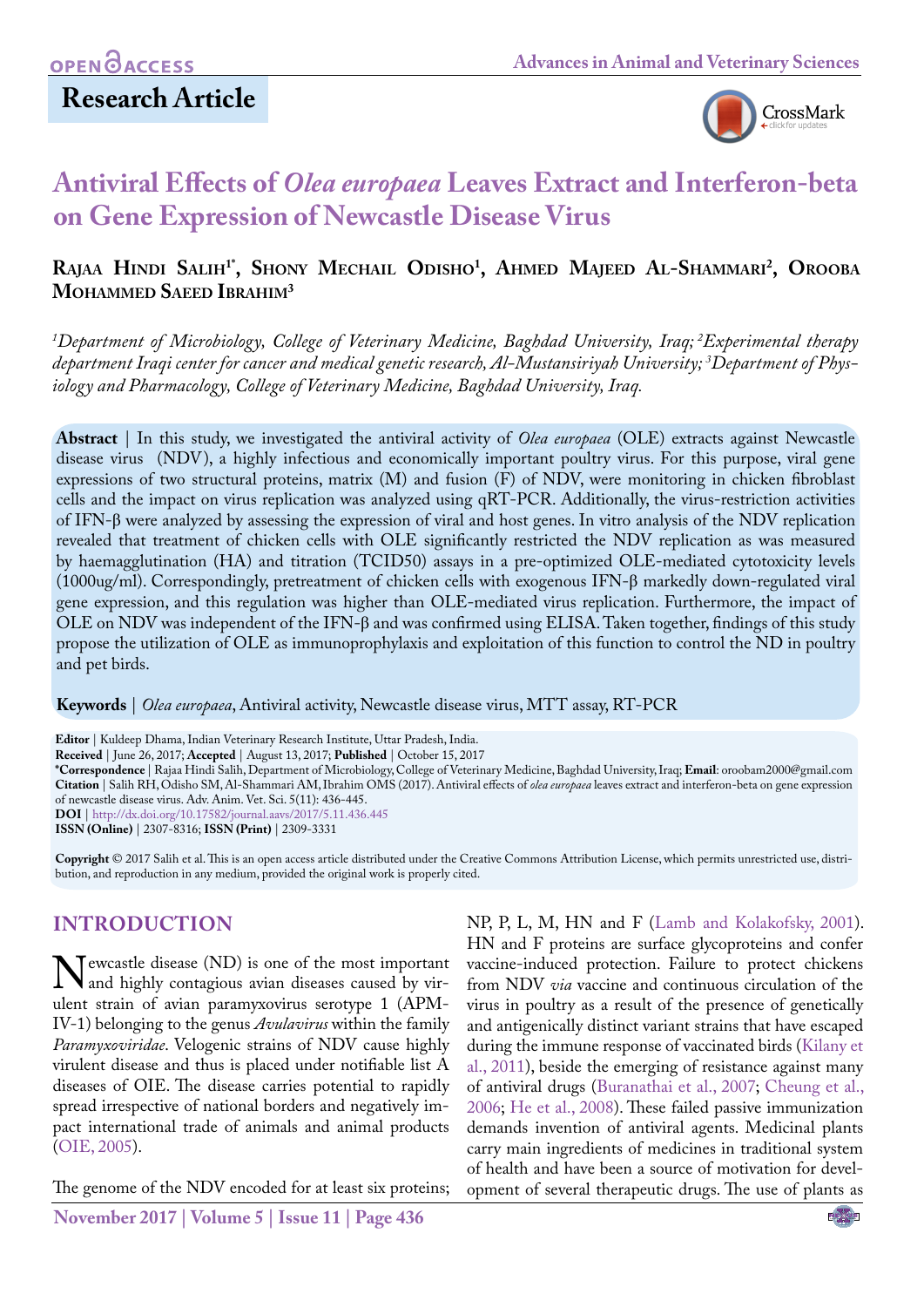# **OPEN CACCESS**

a source of medicinal value is a relatively old concept because of their advantages, safety, efficacy and availability throughout the world [\(Ahmed et al., 2002\)](#page-7-3). Medicinal plants have a variety of chemical constituents from natural sources are of interest as possible sources to control viral infection., which have the ability to inhibit the replication cycle of various types of DNA or RNA viruses ([Jassim](#page-8-3) [and Naji, 2003](#page-8-3)). Various research groups in Asia, Far East, Europe and America have given particular attentions to develop antiviral agents from their native traditional medicines plants (Vicente et al., 2005).

These plants are not used as whole rather their specific parts are recommended for the medicinal values in the traditional system ([Kumar et al., 2013\)](#page-8-4). Leaves of the important medicinal plant is *Olea europaea* which has an important place in the Mediterranean diet effects of olive leaves such as the antioxidant, hypoglycemic, antihypertensive, antimicrobial, and antiatherosclerotic have been reported in various studies (Wang et al., 2008). This property can be linked to the fact that the leaves are rich in polyphenols, especially in oleuropein, rutin, verbacoside, apigenin-7-glucoside and luteolin-7-glucoside.

Experimental evidence obtained from human and animal studies demonstrate that phenolic compounds from *Olea europaea* leaves carry biological activities which may be important in the reduction of risk and severity of certain chronic diseases [\(Abaza et al., 2015\)](#page-7-4). The chemical composition of olive leaves vary depending on origin, proportion of branches on the tree, storage conditions, climatic conditions, moisture content, and degree of contamination with soil and oils. In addition, structural carbohydrates and nitrogen contents in olive leaves depend on factors such as the variety of the olive tree, climatic conditions, year of produce, and percentage of wood (Molina-Alcaide et al., 2008; [Martin-Garcia et al., 2008](#page-8-5)). The concentration of polyphenolic compounds in olive leaf changes depending on the quality, origin and variety of the plant material (Altiok et al., 2008). Previous results indicate that OLE (olive leaf extract) exhibits antiviral activity against viral haemorrhagic septicemia rhabdovirus (VHSV) and can be considered a potential source of antiviral agents for aquaculture [\(Micol et al., 2005](#page-8-6)). In another study, it was revealed that OLE carries anti-HIV-1 activity, and inhibits acute infection and cell-to-cell transmission of HIV-1 [\(Lee-Huang](#page-8-7) [et al., 2003;](#page-8-7) Walker, 1996; [Kawther Zaher, 2007](#page-8-8)).

This study was designed to investigate the antiviral potential of OLE against a veterinary pathogen, NDV, which is causing severe economical losses in poultry and current vaccines regimens are insufficient to contain disease in many countries around the globe, including Iraq.

# **Materials and Methods**

## **Plant Collection**

*Olea europaea* leaves were picked from the local olive trees in Baghdad during June-July season. These leaves were washed under tap water and dried at room temperature (25 - 30°C) for approximately 1-4 days depending upon the moisture contents in leaves. Dried leaves were crushed until converted into fine powder by an electrical grinder and stored in refrigerator until use.

## **EXTRACTION**

Hot aqueous of *Olea europaea* was prepared as suggested by Qnais *et al*., 2007**.** Briefly, a total of 150 g of plant leaves powder was put into the flask, and 3000 ml of boiled distilled water was added with continuous stirring for 15 min, then it was mixed for 15-20 minutes at room temperature. The solution obtained was filtered through a filter paper (twice), the extract was evaporated and finally the remaining material was collected and weighted. The chemical tests were carried out on the plant powder and its aqueous extract by using standard procedures to identify the constituents ([Harborne, 1984\)](#page-7-5). Preparation of stock solution of aqueous extract was performed by dissolving 1 gram of plant powder in 10 ml of TDW and sterilized by 0.45 µm syringe (Millipore filter) and stored in -20°C until use.

# **Viral Isolate**

 Iraqi virulent isolate of Newcastle disease virus was kindly provided by Experimental Therapy Department, Iraqi Center for Cancer and Medical Genetic Research (IC-CMGR). The isolate is named Najaf APMV1/ Chicken/ Iraq-Najaf/ ICCMGR/2012.

# **Propagation of Newcastle Disease Virus**

The NDV was thawed at room temperature and was inoculated in ten days old chicken eggs by allantoic cavity route [Cunningham \(1973\)](#page-7-6) in a dose of 0.1 ml of virus/egg. Eggs were incubated at 37 °C in a humidified incubator, and checked daily for embryo viability by candling. Embryo mortality after second day were removed from incubator and allantoic fluid was collected and preserved at -80C. The virus was further passaged in SPF (specific pathogen free) embryonated eggs two times to obtain high titer of virus (9-10 HAU/ml) [\(Alexander, 1998](#page-7-7))**.**

## **HAEMAGGLUTINATION ASSAY OF NEWCASTLE DISEASE Virus:**

The virus was titrated by haemagglutination assay (HA) following the procedure advocated by [Cunningham \(1973\).](#page-7-6) Two-fold serial dilutions of the virus were made in normal saline beginning with 1:2 dilutions in first well through 1:4096 dilutions in 12th well. A total of 0.5 ml red blood cells (RBCs) suspension (1%) was added in all the wells.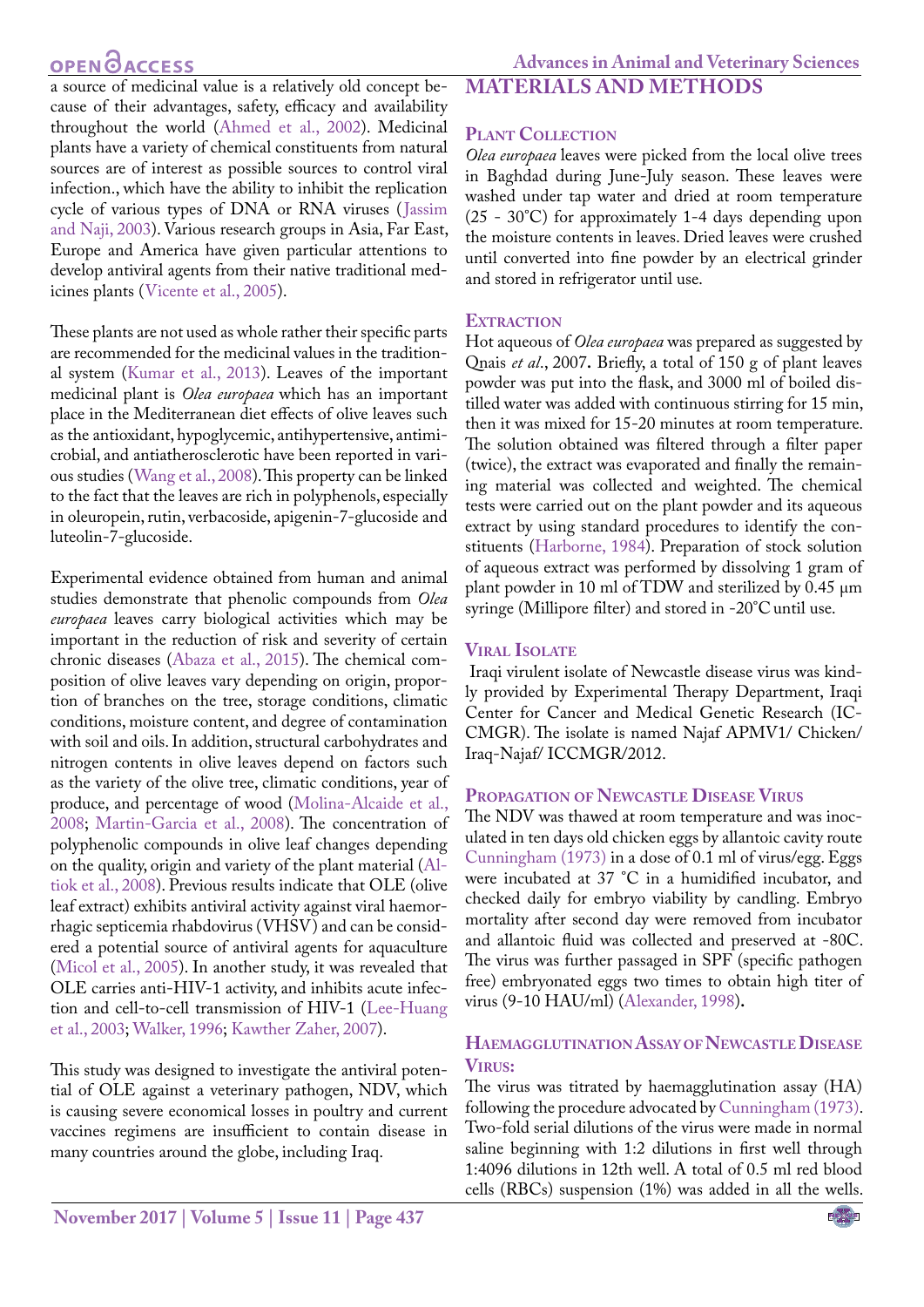# **OPEN**<sub>d</sub>

The plate was gently mixed by tapping before incubating at room temperature for 45 minutes. HA was determined by tilting the plate and observing the presence or absence of tear shaped streaming of RBCs. The titration was read to the highest dilution of the virus giving complete HA (no streaming) which represented 1HA unit (HAU) [\(Cun](#page-7-6)[ningham, 1973;](#page-7-6) [Beard and Wilkes, 1973](#page-7-8)).

# **Preparation of Chicken Embryo Fibroblast (Cef)**

The preparation of chicken embryo fibroblast monolayer was performed as described by [Hitchner, \(1980](#page-7-9)) and [Karel](#page-8-9) [et al. \(1998\).](#page-8-9) Briefly, the embryo was taken out in Petri dish containing PBS. The head, limbs, wings, and viscera were removed and discarded. Rest of the embryo was washed using PBS to remove blood. The minced tissue censored to small pieces and transferred into a flask containing 0.25% trypsin solution (pH 7.6-7.8) in PBS for trypsinization for 15 minutes on magnetic stirrer. Cells suspension was filtrated through sterile gauze into sterile beaker, filtered cell suspension was centrifuged at 1500 RPM for 15 minutes and supernatant was discarded. Cells pellets were re-suspended with culture medium (RPMI growth medium at concentration 1ml of packed cells/200 ml of medium) and cells were seeded in 96 well tissue culture plate and incubated at 37°C in an atmosphere of 80-85% humidity and 5% CO<sub>2</sub>.

### **Titration of Nd Virus In Cell Culture**

Chicken embryo fibroblast cells were seeded at the rate of 1 cells/well in 96 well plates flat bottom. After 24 hours a confluent monolayer was achieved, growth media was discarded and virus suspension was serially tenfold dilution. Then cells were inoculated into 4 wells for each dilution (50µl per well) whereas control cells were inoculated with serum free media. The plate was covered with a sterile adhesive cover and incubated one hour at room temperature to allow virus adsorption. After that, cells were washed with PBS and 200 µl serum free medium was added, the plate was covered again and incubated at 37°C. The inoculated plate was examined daily for five days and NDV titer was calculated on CEF cell as described by [Read and](#page-8-10) [Muench, \(1938](#page-8-10)).

### *In Vitro* **Cytotoxicity Assay**

Cytotoxicity assays were performed according to the method of Karagöz et al. (2007). The cells were inoculated in 96-well plates and were washed with phosphate buffered saline (PBS) before inoculating with and without the OLE extract (2000, 1000, 500, 250, 125, 62.5 µg/mL). After 72 hours incubation, the medium was aspirated and a total of100 mL of MTT solution (5 mg/ mL in PBS, pH 7.2) were added to each well and the plates were incubated for 2 hours at 37 °C. After incubation, 100 mL of dimethyl sul foxide was added to each well, followed by gentle shaking

**November 2017 | Volume 5 | Issue 11 | Page 438**

for 15 min to solubilize the formosan dye. The absorbency was determined on a microplate reader at 492 nm wave length. The assay was performed in triplicate for each of the condition [\(Chiang et al., 2003](#page-7-1)). The inhibiting rate of cell growth (the percentage of cytotoxicity was calculated as  $(IG\%) = (A-B)/Ax100$ , where A is the mean optical density of untreated wells and B is the optical density of treated wells ([Gao et al., 2003;](#page-7-10) [Betancur-Galvis et al.,](#page-7-11)  [1999\)](#page-7-11).

# **Antiviral Screening**

Tow concentrations of the extract were selected (1000 and  $500 \mu g/ml$  and used in antiviral activities screening. The dilution of NDV at the rate of 0.1 MOI (2 TCID50/ml) was used to infect cells in 96 microfiltration plate in a total volume of 100µl whereas the control cell was treated with serum free media only. NDV was added at first for 1 hour at room temperature to allow virus attachment and penetration, virus solution was removed from each well using micropipette and cells were washed with PBS and plant extract with different concentration diluted in warm serum free media (three replicates for each concentration) were added. The plate was covered again with a new sterile adhesive. The plate was incubating at  $37^{\circ}$ C in CO<sub>2</sub> 5% incubator for 72 hours ([Omilabu et al., 2010\)](#page-8-11). Cell viability was measured by MTT assay and the percentage inhibition was calculated.

### **Viral- Rna Preparation and Rt-Pcr in One Step Samples for RT-PCR and ELISA assay**:

 Tissue culture flasks (25 cm²) containing 1 cells/flask) were incubated at 37°C for 24 hours. The medium was removed from the flasks and flasks were inoculated with NDV at an MOI of 0.01 followed by incubation at room temperature for 1 hour. The plant extract of OLE was added in 4 flasks, and serum free media was added in 4 flasks as virus positive control. The negative control (4 flasks) was treated with serum free media only, and the last 4 flasks were treated with interferon beta (IFN-β) for 15 hours (500IU/ml) before infection with NDV [\(Krishnamurthy et al., 2006\)](#page-8-12). All flasks were re-incubated at 37°C for 12, 24, 36 and 48 hours (each time contain 4 flasks, one for the NDV, one for olive extract, one for interferon β and one as negative control). In each time above, the cells were harvested with 1 ml of PBS by cell scraper after collected the culture media for detection of interferon β. The suspensions of the cells were collected from each flask into eppendorfs tubes and centrifuged for 10 minutes at 1000 rpm 4°C. The supernatant was discarded and cells pellets were re-suspended in 200 µl RB buffer (supply with the RNA extraction kit) and mixed by vortex, and stored at -80°C till use in qRT-PCR.

### **RNA extraction:**

Total RNA was extracted from the infected and negative c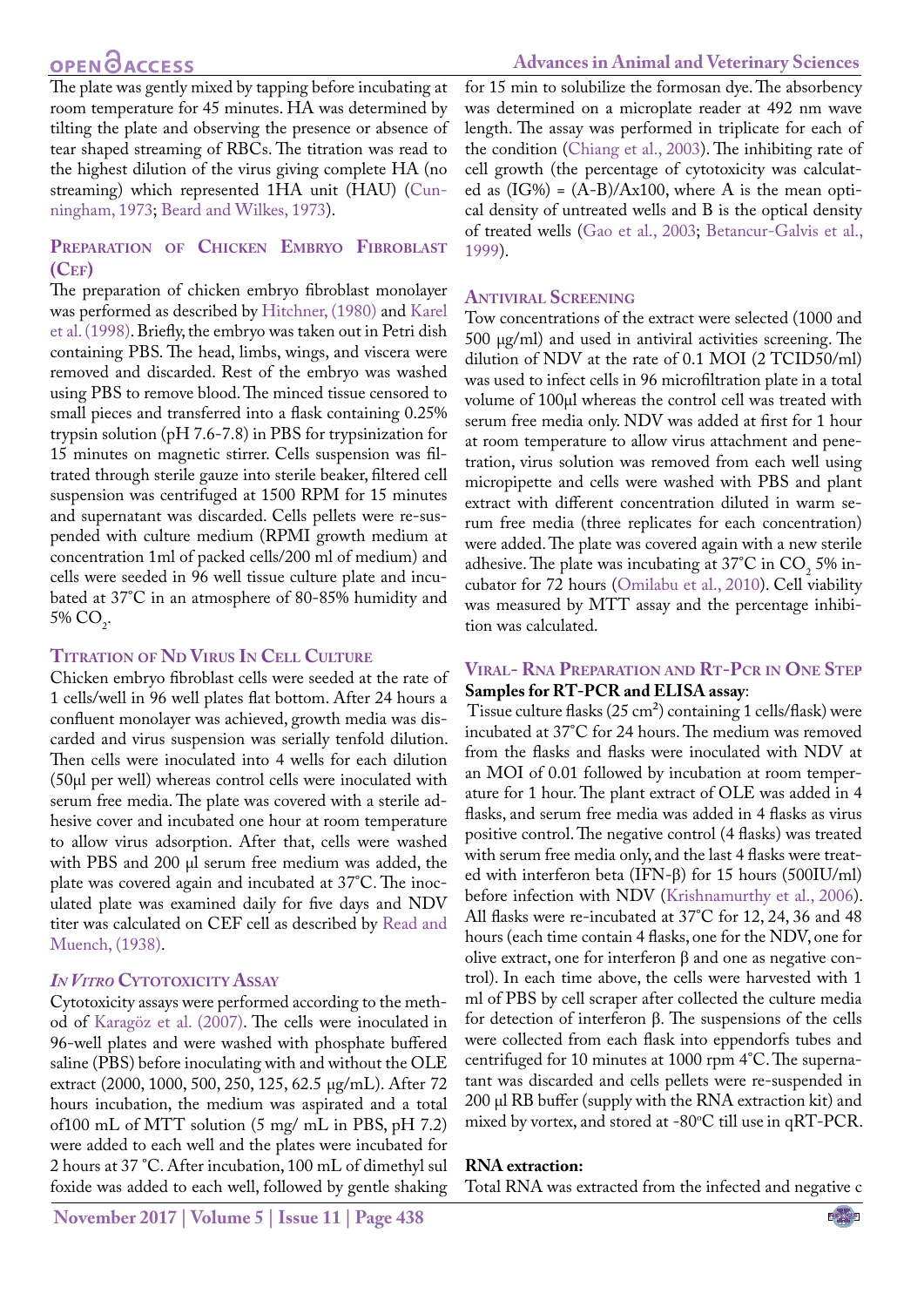| <b>References</b>      | Sequence                                                    | Gene      |                                |
|------------------------|-------------------------------------------------------------|-----------|--------------------------------|
| Al-Habeeb et al., 2013 | 5'- AGTGATGTGCTCGGACCTTC-3'<br>5'CCTGAGGAGAGGCATTTGCTA-3    | M gene    | F<br>R                         |
| ApE software           | 5'-TCCGGCTTAAAGAGAGCATTG-3'<br>5'ACTGCCACTGATAGTTGTGATAAT3' | F gene    | F<br>R                         |
| Aursnes, et al., 2011  | 5'-TGTGCCGCTAGAGGTGAAATT-3'<br>5'-TGGCAAATGCTTTCGCTTT-3'    | r RNA 18S | $\mathbf{F}$<br>R              |
| Whitmore et al., 2004  | 5'TCCAAGAAAGGACGAACATTCG3'<br>5'-TGCGGACATCTCCCACGTCAA-3'   | $IFN - b$ | $\mathbf{F}$<br>$\overline{R}$ |

-ontrol embryo fibroblast cells which were harvested at each hour post infection (hpi) using the automated extraction RNA kit (Anatolia gene works®, turkey), and each sample was treated with DNase to remove genomic DNA. The concentration of RNA was measured by using the Nanodrop device that can detect the concentration of the RNA in  $ng/\mu L$  and the purities detected by measuring the optical density ratio (OD) at 260/280 nm according to the wave length of absorption of RNA and protein. The accepted purity of RNA samples is between 1.7-1.9 (Sambrook and Russell, 2001).

**OPEN**OACCESS

## **Quantitative real-time polymerase chain reaction (qRT-PCR):**

The primers for RT-PCR were selected from provided references in the Table 1 except for the F gene, which was designed in this study using ApE software [\(http://biolo](http://biologylabs.utah.edu/jorgensen/wayned/ape/)(Table)[gylabs.utah.edu/jorgensen/wayned/ape/\).](http://biologylabs.utah.edu/jorgensen/wayned/ape/)(Table)

The RT-PCR reactions were carried out according to the procedures of the manufacturers (Agilent Technologies Stratagene, United States). A final volume of 20 uL was prepared using a QuantiFast SYBR Green PCR Master Mix Kit (KAPA Kit) and using a set thermo-profile ([Fig](#page-3-0)[ure 1\)](#page-3-0).

> **Thermal Profile** (Estimated Run Time: 01:55:50)



<span id="page-3-0"></span>**Figure 1:** Thermal profile for RT-PCR used for gene expression

The expression ratio was calculated with a calibrator sam ple:

**November 2017 | Volume 5 | Issue 11 | Page 439**

Ct according to the following equation: CT (test) = CT gene of interest (target, test) –  $CT$  internal control

To compare the transcript levels between different samples the 2<sup>-Ct</sup> was used and the CT of gene of interest was normalized to that of internal control gene. The difference in the cycle threshold (Ct) values between the rRNA 18s (internal control gene) andNDV genes (gene of interest) was calculated as the following formula:

 $CT$  (test) =  $CT$  gene of interest (test) –  $CT$  internal control

 $CT$  (calibrator) =  $CT$  gene of interest (calibrator) –  $CT$ internal control.

The calibrator was chosen from the control samples and the CT of the test samples was normalized to the CT of the calibrator:

CT was calculated according to the following equation: CT=CT (test)- CT(calibrator).

Finally, the expression ratio was calculated according to the formula  $2^{-Ct}$  = Normalized expression ratio (Livak and Schmittgen, 2001).

# **Statistical Analysis**

The Statistical Analysis System- SAS (2012) program was used to analysis the parameters. Least significant difference –LSD test was used to compare between means in this study.

# **RESULTS**

# **Propagation of the ND Virus**

The Iraqi strain of NDV (first and second passage) caused 100% mortality rate in chicken embryos in a period of less than 72 hours whereas the third passage killed the chicken embryos at 30-62 hours. Embryos showing 100% mortality (dead embryos within 24 hours) were discarded). Lesions observed on infected dead embryos were congestion and sever hemorrhages as shown in [Figure 2](#page-4-0) compared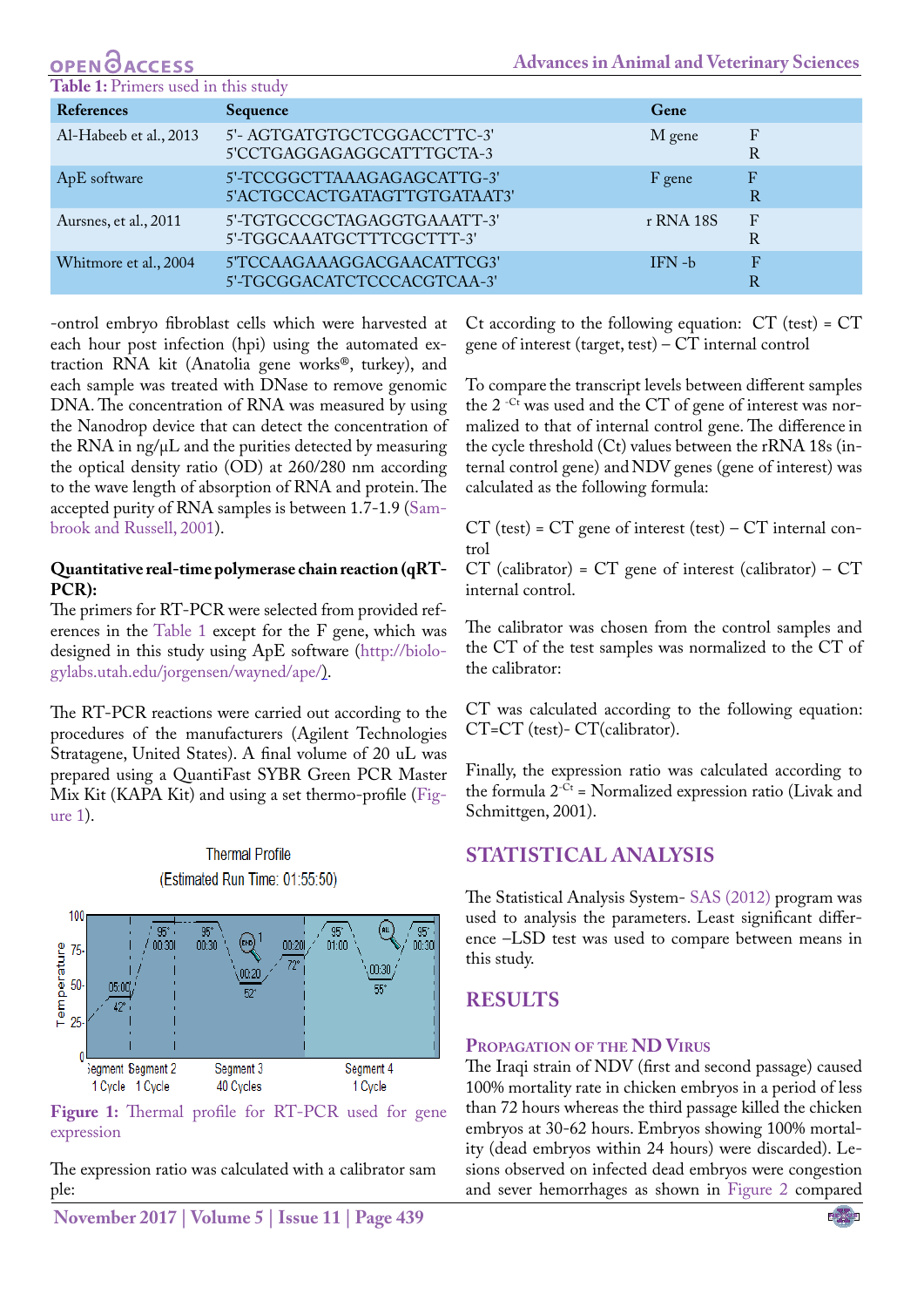# **OPEN GACCESS**

to the un-infected control embryos that did not show any congestion or hemorrhage. The virus was purified by centrifugation and quantified by HA which showed positive results as a typical hemagglutination mesh pattern of chicken red blood cell (Table 2).

**Table 2**: Results of the propagation of NDV in chicken eggs and HA titration

| <b>HA</b> Titration | Mortality% | No. of passage |
|---------------------|------------|----------------|
| 64                  | 100\%      |                |
| 128                 | 100%       |                |
| 1024                | 100\%      |                |



**Figure 2:** Lesion on dead embryos chicken egg 48hr after inoculated with virulent Newcastle virus (A) infected embryo (B) control

# <span id="page-4-0"></span>**Cytopathic Effects of Nd Virus in Primary Tissue Culture and its Titration**

The primary chicken embryo fibroblast cells were used to study the cytopathic effects of NDV from the third passage from chicken embryo eggs and measured the  $TCID_{50}$ . CEF cells supported the growth of NDV within 24hours and the cytopathic effects (CPE) were observed as rounding of cells and small cytoplasmic vaculations, which became more obvious by with time until 72 hours of inoculation. These CPEs were characterized by formation of syncytia, granulation, aggregation, rounding, vaculation of infected cell, variable size of plaques, and separation of infected cells in culture media. Corresponding control failed to show any change for the same duration ([Figure 3\)](#page-4-1). The titer of the isolate was calculated to be 2 TCID50/ ml.

### **Extraction of** *Olea europaea*

Extraction of *O. europaea* leaves (hot aqueous extract) gave a dark green product to *Olea* leaves which became powder upon drying and yielded percentage of 15.33% which determined according to the equation described by [Banso](#page-7-12) [and Adeyemo, \(2006](#page-7-12)):

Percentage Yield =Wt. of plant extract (gm.) / Wt. of plant powder (gm.)

Active compounds in *Olea europaea* plant leaves, and aqueous crude extract are listed in the Table 3.

**November 2017 | Volume 5 | Issue 11 | Page 440**

#### **Advances in Animal and Veterinary Sciences**



**Figure 3**: Cytopathic effects of NDV in CEF cells: 1) 24 hpi, 2) 72 hpi 3) control

<span id="page-4-1"></span>

|         | Table 3: Phytochemical analysis of Olea europaea leaves |  |  |  |
|---------|---------------------------------------------------------|--|--|--|
| extract |                                                         |  |  |  |

| <b>Result of</b><br>O. europaea         | Reagent                             | <b>Active</b><br>Compounds |
|-----------------------------------------|-------------------------------------|----------------------------|
| $(++)$ Yellow Color                     | Ethanol+ KOH                        | Flavonoids                 |
| $(+++)$ Blue-green color                | Ferric chloride 1%                  | Phenolic<br>Compounds      |
| $(+)$ White ppt.<br>(+) White turbidity | A- Mayer s reagent<br>B-Tannic acid | Alkaloids                  |
| $(++)$ Blue-green color                 | Ferric chloride                     | Tannin                     |
| $(+)$ Thick heavy foam                  | Shaking of the<br>extract           | Saponins                   |
| $(++)$ Red precipitate                  | Benedict reagent                    | Glycosides                 |

#### **Cytotoxicity of** *O. europaea*

To explore the potential use of OLE as antiviral agent, in-vitro toxicity was performed. The concentration (1000ug /ml) shown the highest percentage inhibition as was determined by the MTT assay. The concentration 1000 and 500 ug/ml were used to determine the antiviral effect of the leave plant extract (against NDV with an 0.1 MOI).

#### **Table 4**: Growth inhibition %

| Conc. $(\mu g/ml)$               | Oleaeuropaea     |  |
|----------------------------------|------------------|--|
| 62.5                             | $21.23 \pm 1.09$ |  |
| 125                              | $28.50 \pm 1.75$ |  |
| 250                              | $37.03 \pm 2.82$ |  |
| 500                              | $42.91 \pm 2.64$ |  |
| 1000                             | $49.01 \pm 2.73$ |  |
| 2000                             | $55.13 \pm 2.18$ |  |
| LSD value                        | $7.259*$         |  |
| $(P<0.05)$ . NS: Non-significant |                  |  |

## **Effect of Extract and Ifn- Β on Ndv Gene Expression**

One concentration (1000 ug/ml) was used to evaluate the antiviral effects of the plant extract on the expression of the NDV genes in CEF cells, which were successfully detected by qRT-PCR. The virus-infected group showed an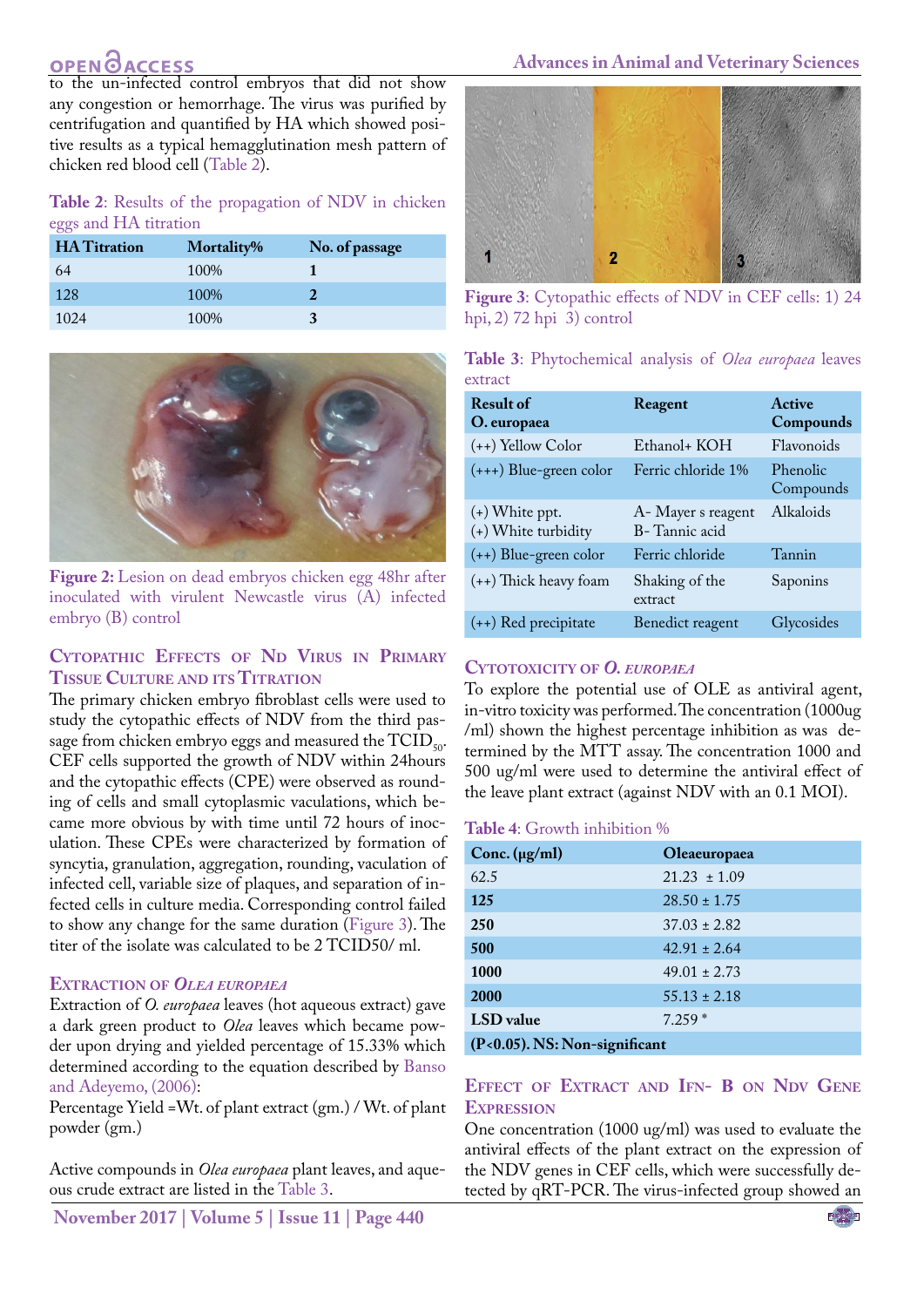# **OPEN GACCESS**

increased in fold of M gene expression early in infection at 12hpi and reached at the maximum expression at 36 hpi. Afterward, a decreased expression was noticed at 48 hours. On the other hands, the extract down regulate the viral gene expression at 12, 24, 36 hours and the fold difference from the virus group (control positive) were 0.83, 2.31, 26.78, respectively. At 48 hours, the fold of viral gene increased. The addition of interferon-β significantly reduced gene expression of the virus with time, however at the beginning of the experiment the different in fold gene expression between the virus and IFN-group was not significant. The different became significant at 36hpi (24.86) and at 48 hr. (8.12). The F gene expression was down regulated when the virus was combined with OLE at 24, 36, 48 hpi compared to virus-control with significant difference (P<0.05). The addition of IFN- $\beta$  down regulated gene expression significantly higher than the extract throughout the period of infection.

**Table 5:** Percentage inhibition of the OLE on CEF Combination (virus + extract)

| <b>Combination in</b><br>CEF cells | Virus control in<br><b>CEF</b> cells | Extract ug / ml |
|------------------------------------|--------------------------------------|-----------------|
| 58.7                               | 63.8                                 | 1000            |
| 60.1                               | 63.8                                 | 500             |

#### **Detection of IFN-β by QRT-PCR**

Samples which used for the detection of NDV genes were also used for detection of IFN-β which revealed that the viral group stimulate the expression of interferon-β at 12 hours higher than the other groups (IFN-β and Olea extract) which gave (4.14 fold) while other groups gave (3.34 and 3.48), respectively. At 24hpi the expression of this gene in the virus group was upregulated with time to reach 4.46 fold and was downregulated at 36, 48 hours to reach 3.65,2.80 folds and decline to 2.80 at 48 hpi. Gene levels in Olea extract peaked at 12hpi and declined with time of experiment. However, the interferon treated group showed upregulated gene expression at 36hpi, which reached to 3.89 and then downregulated to 2.60 after 48 hpi with ND virus (0.01 MOI) ([Figure 3](#page-4-1)).

### **IFN- β Quantification by ELISA assay**

The supernatant of infected CEF cells were collected after 72 hpi for detection of interferon-β by using ELISA assay. *OLE* extract had less level of interferon than the virus group (control positive) which had the highest value of IFN- β started at 12hr to 48hr while the interferon group had high level at 12hr and increased at 24, 36 hr but decreased at 48hr.

# **Discussion**

### **Cytotoxicity of Newcastle Virus**

The Iraqi strain of NDV has the ability to kill the chicken

**November 2017 | Volume 5 | Issue 11 | Page 441**

embryos from 48 to 72 hours and this indicates the virulence level of the strain which was velogenic type that was able to kill embryos after 40-72hrs ([Alexander, 2001](#page-7-13); [Al-Shammari et al., 2014](#page-7-14)). These results further confirm that the strain remained virulent after egg passages and hold virulent characteristics. (Singh et al., 2005). The virulent local strain of NDV was previously referred by Zahid and Bunny, (2002) as virulent viscerotropic strain. Hemorrhage was clearly observed in the infected embryos when compared with the control. The virus was purified and then quantified by HA which showed a positive result as a typical HA mesh pattern of chicken red blood cell.

### **Titration of the Virus**

The titer of NDV virus was measured on chicken embryo fibroblast cells for the determination of  $\text{TCID}_{50}$ , The hallmark of NDV infection in host cells was the formation of syncytia by the isolated virus. It was a typical cytopathic effect caused by the virus which lead to tissue necrosis and might also be a mechanism of virus spread as reported by [Qin et al. \(2008\)](#page-8-13). Enhanced oncolytic properties as mentioned by [\(Al-Shammari, 2014](#page-7-14); [Ebert et al., 2004](#page-7-15); [Collins](#page-7-16)  [and Graham, 2008](#page-7-16)) was also linked to the syncytia and is considered a conspicuous feature of infection of cell monolayer by NDV. It results from the fusion of infected cells with neighboring infected or uninfected cell. Syncytia may represent a mechanism of viral spread in tissues as mentioned ([Freeman et al., 2014\)](#page-7-17). It has been found that the virus yield in normal cells infected with NDV at an MOI of 2 was high after 72 hpi and these results demonstrates that the poor virus yield after low MOI infection of normal cells is due to the limited spread of viral infection ([Kr](#page-8-12)[ishnamurthy etal., 2006](#page-8-12)).

### **Aqueous Leave Extract**

Hot aqueous leave extract of *Olea europaea* was used in the current study. Simple drying of fresh leaves at room temperature (25°C) fully preserved oleuropein and verbascoside levels while drying at an elevated temperature of 60°C resulted in losses at various levels of all polyphenols. Boiling of dried leaves is also an efficient method for extracting oleuropein and verbascoside that can give 96% and 94% recoveries of these compounds, respectively ([Neradil et al., 2003](#page-8-14)). Heat-liable component may present in cold aqueous and ethanolic extracts but absent in hot aqueous extracts. Water soluble compounds may present in the aqueous extracts, and water insoluble compounds may present in ethanolic extract. [Kamuhabwa et al. \(2000\)](#page-8-15)  reported that polar compounds, responsible for anticancer activity are water soluble. The colour was graded from dark brown for hot aqueous extract of *O.europaea*, and extract had a special odour with different intensity. Triantaphyllou et al. (2001) mentioned that aromatic odour indicating that part of essential oil was retained in the extract.

NE**X**US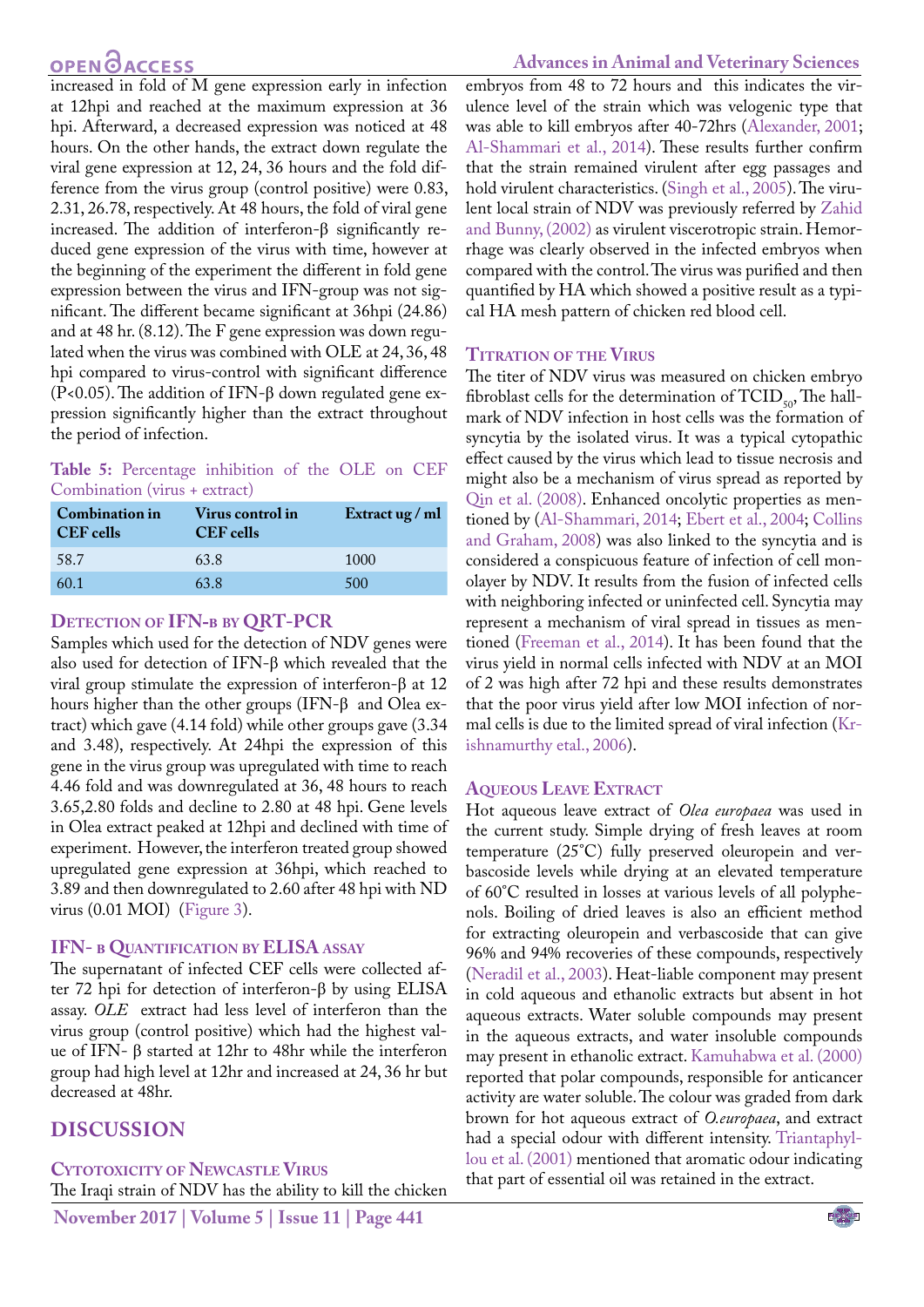# **OPEN CACCESS The Cytotoxicity**

Measuring of the optical densities (OD) for the stained cells, after treatment with different concentrations of the extract of *O. europaea*, 1000ug /ml is the IC50, this is in agreement with the finding of [Micol et al. \(2005\)](#page-8-6) who found that the IC50 after cell treatment of *O. europaea extract* was 700ug/ml. Zaher, (2007) estimated that the 1000ug/ml were used for antiviral effect and [Fulya et al.](#page-7-18) [\(2016\) d](#page-7-18)emonstrated that the IC50 ug/ml for *Olea* extract was >1000 ug/ml The cytotoxic effect may be due to the presence of polyphenoles, which have been proved to have anticancer action by many researchers. [Owen et al. \(2000\)](#page-8-16) demonstrated that antioxidant phenolic compounds present in olive oil are potent inhibitors of free radicals. D'Angelo et al. (2001) and his colleague conducted a recent data on the ability of 3, 4-dihydroxy-phenylethanol (DO-PET) to arrest cell proliferation and induce apoptosis in cultured human cells, which support the view that cancer prevention exerted by olive oil could be ascribed to its high content of DOPET and its precursor oleuropein aglycone. Ubied, (2006) demonstrated that the variation in cytotoxic effects of the extract depending on the type, concentration, and duration of exposure. This agree with several *in vitro* studies which are conducted to assess the cytotoxic effect of different plant extracts and their purified component on various normal and cancer cell lines [\(Rafiee et al., 2011\)](#page-8-17).

### **Antiviral Effect of** *O. europaea* **Extract**

When 1000 ug/ml was used as anti-viral, the results showed that the use of extracts lowering the percentage inhibition of the cells, when the positive control inhibit the cells viability to 63.8, the combination of the extract with virus give 58.7, and 60.1 for the *Olea* in concentration 1000, and 500ug/ml. However, it is still high which is may be due to cytotoxicity of the extract [\(Micol et al., 2005\)](#page-8-6).

#### **QRT –PCR**

The antiviral effect of the extract investigated by qRT-PCR to study the expression change of NDV mRNA of F and M gene in hour post infection (hpi) (12, 24, 36, 48 hr). The results showed that there was significant differences at 12 hours among groups of the study (virus as positive control, IFN-β and OLE extract) in fold expression of M gene in CEF cells, whereas the expression level of all groups were up-regulated at 24,36 (hpi). However, at 48hpi the M gene expression was up-regulated in the extract which may be due to degradation of active substances. We tested the addition of IFN-β to the cells at 15hours before infection, and observed that there were down regulation in gene expression fold throughout the study period in compare to virus positive control. [Richard and Stephen, \(2007\)](#page-8-18) revealed that IFN capable of controlling most, if not all, virus infection in the absence of adaptive immunity. However, viruses can still replicate because they have some strategy

for at least partially circumventing the IFN response. In addition, the pretreatment of cells with interferon-β can sometimes enhance the IFN yield (an effect called priming) [\(Honda et al., 2006](#page-8-19)). The [Qu et al. \(2013\)](#page-8-20) found that the adding of ChIFN-β (chicken IFN-β) increase the IFN at the beginning of treatment, reaching peak level at 12 hours and then decreased. The positive control clearly had the highest gene expression at 12, 24, 36 hpi of M gene but decline at 48 hpi due to the damage of infected cells as mention by [Kumar et al. \(2013\).](#page-8-4)

The F gene level of expression in CEF was also estimated and it was observed that the virus has a highest fold at 36 hours followed by declining in comparison with the extract group, while the extract was raised in folds at 48hr, which means the removed or decreased action of it but still lower than the virus group. Yamadda et al. (2009) studied the anti-viral of *Olea* extract and demonstrated that two phenolic compounds (hydroxytyrosal and oleuropein) lowered the viral titer. Sylvia Lee-Huang et al. (2003) have found that the HIV-1 infection modulates the expression patterns of cellular genes involved in apoptosis, stress, cytokine, protein kinase C, and hedgehog signaling. HIV-1 infection up-regulates the expression of the heat-shock proteins hsp27 and hsp90, the DNA damage inducible transcript 1 gadd45, the p53-binding protein, while it down-regulates the expression of the anti-apoptotic BCL2-associated X protein Bax.

#### **Estimation of Ifn-Β Gene Expression**

When estimated the gene expression of the IFN-β in the virus group, it had been observed that the highest fold at 12hr followed by further increase at 24hr. A decline at 36, 48 hr. was observed and the addition of IFN-β did not stimulated the IFN–β gene higher than the virus group and this is due to inhibition of virus replication ([Huang](#page-8-21)  [et al., 2003\)](#page-8-21), who shown that the V protein of many paramyxoviruses are responsible for blocking the antiviral action of IFN.

### **Estimated IFN–Β by ELISA Test**

A comparable picture was observed in ELISA for detection of IFN-β. There where non-significant differences between the virus and IFN-treated group and also the *Olea* extract had the lowest concentration.

# **Conclusions**

Many studies have shown that OLE possesses a strong antioxidative activity but this property does not seem directly related to its antiviral effect. The results indicate that *O. europaea crude* extract can be considered as a potential source of anti-Newcastle virus agent by its effect on viral gene expression. The effects are comparable with IFN-β which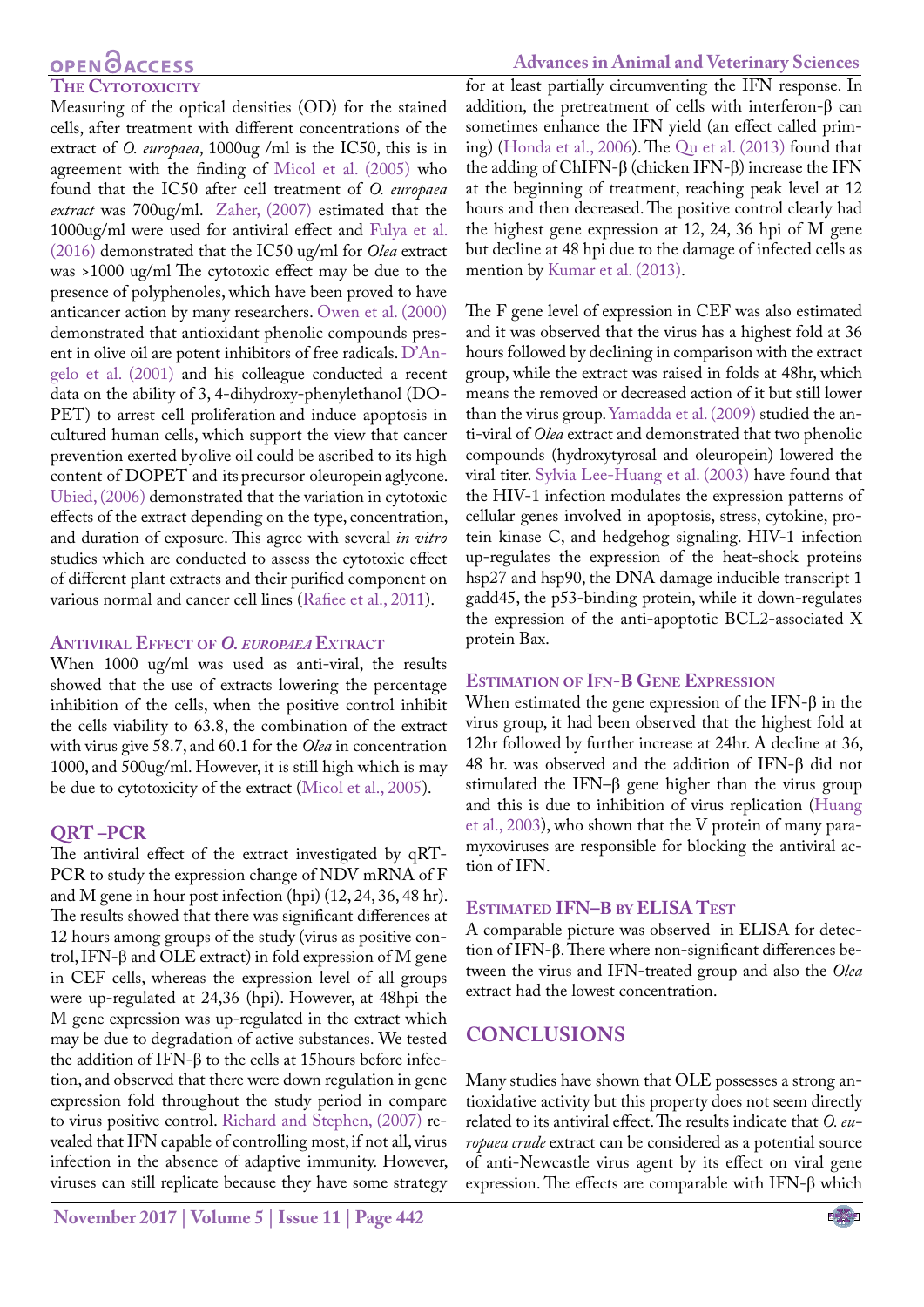# OPEN **OACCESS**

is known antiviral cytokine of the host.

# **Acknowledegements**

The authors are thankful to the Department of Microbiology, Physiology and Pharmacology, Baghdad University, for giving consent and support to carry out this study.

# **Conflict of Interest**

There is no conflict of interest.

# **Authors Contribution**

Through the availability of the *O. europaea crude* extract can be considered as a potential source of anti-Newcastle virus agent by its effect on viral gene expression. it came the idea of a researcher at extracting the active ingredients and study of the effect in preventing Newcastle virus.

# **REFERENCES**

- <span id="page-7-3"></span>• Ahmed M, Ahmed RN, Aladakatti RH, Ghosesawar MG (2002). Reversible anti-fertility effect of benzene extract of Ocimum sanctum leaves on sperm parameters and fructose content in rats. J. Basic Clin. Physiol. Pharmacol. 13(1): 51- 9. <https://doi.org/10.1515/JBCPP.2002.13.1.51>
- <span id="page-7-4"></span>• Abaza L, TaamalliA, Nsir H, Zarrouk M (2015). Olive Tree (*Olea europe)* Leaves: Importance and Advances in the Analysis of Phenolic Compounds 4: 682-698.
- • Al-Habeeb MA, Mohamed MHA, Sharawi S (2013). Detection and characterization of Newcastle disease virus in clinical samples using real time RT-PCR and melting curve analysis based on matrix and fusion genes mplification. Vet. World. 6(5):239-243. [https://doi.org/10.5455/](https://doi.org/10.5455/vetworld.2013.239-243 ) [vetworld.2013.239-243](https://doi.org/10.5455/vetworld.2013.239-243 )
- <span id="page-7-13"></span>• Alexander D J (2001). Newcastle disease. British Poult. Sci. 42:5-22. [https://doi.org/10.1080/713655022](https://doi.org/10.1080/713655022 )
- <span id="page-7-7"></span>• Alexander DJ (1998). Newcastle disease and other avian paramyxo viruses. In: Isolation and Identification of avian pathogens". Eds. by Swayne, and Reed, W. M. 4th. Ed. American Association of Avian Pathologists. USA. Pp.: 156-163.
- • Altıok E, Bayçın D, Bayraktar O, Ülkü S (2998). Isolation of polyphenols from the extracts of olive leaves (Olea europaea L.) by adsorption on silk fibroin. Sep. Purif. Technol. 62: 342–348.
- <span id="page-7-14"></span>• Al-Shammary AM, Al-Nassrawei H, Kadhim AMA (2014). Isolation and sero-diagnosis of Newcastle Disease Virus Infection in Human and Chicken Poultry Flocks In Three cities of Middle Euphrates. Kufa Journal of Vet. Med. Sci. 5 (1): 16-21.
- • Aursnes IA, Rishovd AL, KarlsenH E, Gjøen T (2011). Validation of reference genes for quantitative RT-qPCR studies of gene expression in Atlanticcod (Gadus morhua l.) during temperature stress Research [http://www.]( http://www.biomedcentral.com/1756-0500/4/104. ) [biomedcentral.com/1756-0500/4/104.]( http://www.biomedcentral.com/1756-0500/4/104. )
- <span id="page-7-12"></span>• Banso A, Adeymo S (2006). Phytochemical screening and antimicrobial assessment of Abutilon mauritianum, Bacopa monnifera and Datura stramoninum. Bikemistri. 18(1): 39-

• Beard C W, Wilkes WJ (1973). A simple and rapid microtest procedure for determining of Newcastle disease virus hemagglutination- inhibition antibody titer. Proc. 77th Ann. Meet. USA. Anim. Health Assoc.

<span id="page-7-8"></span>44.

- <span id="page-7-11"></span>• Betancur-Galvis LB, Saez J, Granados SA, Ossa J (1999). Antitumor and antiviral activity of Colombian medicinal plant extracts. Mem. Inst. Oswalo Cruz, Rio de Janeiro, 94(4): 531-535.
- • Brahmi F, Mechri B, Dabbou S, Dhibi M, Hammami M (2012). The efficacy of phenolics compounds with different polarities as antioxidants from olive leaves depending on seasonal variations. Ind. Crops Prod. 38: 146–152. [https://](https://doi.org/10.1016/j.indcrop.2012.01.023 ) [doi.org/10.1016/j.indcrop.2012.01.023](https://doi.org/10.1016/j.indcrop.2012.01.023 )
- <span id="page-7-0"></span>• Buranathai C, Amonsin A, Chaisigh A, Theamboonlers A, Pariyothorn N,Poovorawan Y (2007). Surveillance activities and molecular analysis of H5N1 highly pathogenic avian influenza viruses from Thailand, 2004–2005. Avian Dis. 51: 194–200. [https://doi.org/10.1637/7594-040306R.1](https://doi.org/10.1637/7594-040306R.1 )
- <span id="page-7-1"></span>• Cheung CL, Rayner JM, Smith GJ, Wang P, Naipospos TS, Zhang J, Yuen KY,Webster RG, Peiris JS, Guan Y, Chen H (2006). Distribution of amantadine-resistant H5N1 avian influenza variants in Asia. J. Infect. Dis. 193: 1626–1629.
- • Chiang W, Chang MY, Lin CC (2003). *In vitro* cytotoxic antiviral and immunomodulatory effects of *Plantago major* and *Plantago asiatica*. American J. Chinese Med. 31(2): 225- 234[. https://doi.org/10.1142/S0192415X03000874]( https://doi.org/10.1142/S0192415X03000874 )
- <span id="page-7-16"></span>• Collins PL, 55[Graham](D%22Graham) BS (2008). Viral and Host Factors in Human Respiratory Syncytial Virus Pathogenesis. J Virol. 82(5): 2040–2055. [https://doi.org/10.1128/JVI.01625-07](https://doi.org/10.1128/JVI.01625-07 )
- <span id="page-7-6"></span>• Cunningham CH (1973). A Laboratory Guide inVirology.7th. ed. Burgess Publishing Co. Minneapolis, Minnesota.
- • D'Angelo S, Manna C, Migliardi V, Mazzoni O, Morrica P, Capasso G, Pontoni G, Galletti P, Zappia V (2001). Pharmacokinetics and Metabolism of Hydroxytyrosol, a Natural Antioxidant from Olive Oil. Drug Metab. Depos. 29 (11): 1492-1498.
- <span id="page-7-15"></span>• Ebert O, Shinozaki K, Kournioti C, Park MS, Garcia-Sastre A, Woo SL (2004). Syncytia induction enhances the oncolytic potential of vesicular stomatitis virus in virotherapy for cancer. Cancer Res. 64(9): 3265-70. [https://doi.org/10.1158/0008-](https://doi.org/10.1158/0008-5472.CAN-03-3753 ) [5472.CAN-03-3753](https://doi.org/10.1158/0008-5472.CAN-03-3753 )
- <span id="page-7-17"></span>• Freeman MC, Peek CT, Becker MM, Smith EC, Denison MR (2014). Coronaviruses Induce Entry-Independent, Continuous Macropinocytosis. mBio. Vol. 5 no. 4e01340-14 [https://doi.org/10.1128/mBio.01340-14.](https://doi.org/10.1128/mBio.01340-14. )
- <span id="page-7-18"></span>• Fulya TA, Ali K, Gul Ozcan GM, Sezin Anil, Sukran K, Sutlupinar N (2016). *In vitro* anticancer and cytotoxic activities of some plant extracts on HeLa and Vero cell line JBUON. 21(3): 720-725.
- <span id="page-7-10"></span>• Gao S, Yu BP, Li Y, Dong WG, Luo HS (2003). Antiproliferative effect of octreotide on gastric cancer cells mediated by inhibition of Akt/PKB and telomerase. W. J. G., 9(10): 2362-2365[. https://doi.org/10.3748/wjg.v9.i10.2362]( https://doi.org/10.3748/wjg.v9.i10.2362 )
- <span id="page-7-5"></span>• Harborn B (1984). Phytochemical methods a guide to modern techniiques of plant analysis. (2nd ed). Chapman and Hall. London and Newyork, Pp.39:236.
- <span id="page-7-2"></span>• He G, Qiao J, Dong C, He ., Zhao L, Tian Y (2008): Amantadine resistance among H5N1 avian influenza viruses isolated in Northern China. Antivir. Res. 77 72–76. [https://doi.](https://doi.org/10.1016/j.antiviral.2007.08.007 ) [org/10.1016/j.antiviral.2007.08.007](https://doi.org/10.1016/j.antiviral.2007.08.007 )
- <span id="page-7-9"></span>• Hitchner SB, Donermuch CH, Graham PH, William JE (1980). Isolation and identification of pathogens, 2ed published by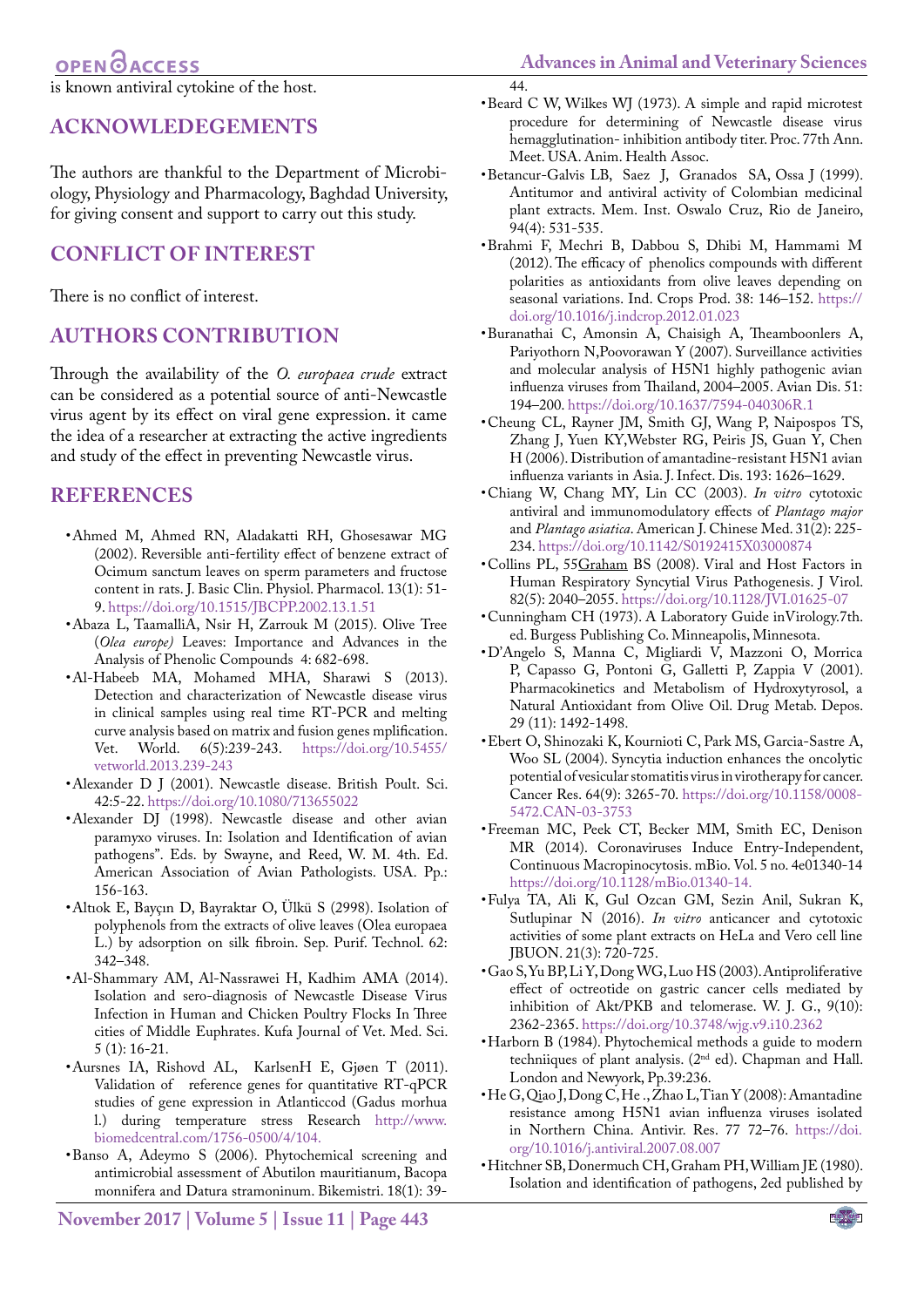# **OPEN**<sub>d</sub>

<span id="page-8-19"></span>the Am. Asso. Avian Pathol. PP152-160.

- • Honda K, Takaoka A, Taniguchi T (2006). Type I interferon [corrected] gene induction by the interferon regulatory factor family of transcription factors. Immunity.  **25**34-9360 [https://doi.org/10.1016/j.immuni.2006.08.009.](https://doi.org/10.1016/j.immuni.2006.08.009.  )
- <span id="page-8-21"></span>• Huang Z, Krishnamurthy S, Panda A, Samal SK (2003). Newcastle disease virus V protein is associated with viral pathogenesis and functions as an alpha interferon antagonist. J. Virol. 77: 8676 – 8685. [https://doi.org/10.1128/](https://doi.org/10.1128/JVI.77.16.8676-8685.2003 ) [JVI.77.16.8676-8685.2003](https://doi.org/10.1128/JVI.77.16.8676-8685.2003 )
- <span id="page-8-3"></span>• Jassim SAA, Naji MA (2003).Novel antiviral agents: a medicinal plantperspective. Journal of Applied Microbiology, 95 (3): 412-427. J. Ethnopharmacol. 60: 163–172.
- <span id="page-8-15"></span>• Kamuhabwa A, Nshimo C, De Witte P (2000). Cytotoxicity of some medicinal plant extract used in Tanzanian traditional medicine. J. Ethnopharmacol. 70: 143- 149.
- <span id="page-8-9"></span>• Karel AS, Graham PH (1998). Cell-culture methods. In: Isolation and Identification of avian pathogens, 4<sup>th</sup> ed. Edited by Swavane, D. E. Glisson, J. R. Jackwood, M. W. Pearson, J. E. and Reid, W. M.. American Assocition of Avian Pathologists.
- • Karagöz A, Turgut-Kara N, Çakır Ö, Demirgan R, Arı Ş (2007). Cytotoxic activity of crude extracts from Astragalus chrysochlorus (Leguminosae). Biotechnol. Equip. 21: 220- 222.<https://doi.org/10.1080/13102818.2007.10817449>
- <span id="page-8-8"></span>• Kawther S Zaher (2007). In vitro studies on the antiviral effect of olive leaf against Infectious Laryngotracheitis Virus. Global Vet. 1(1): 24-30.
- <span id="page-8-2"></span>• Kilany WH, Abdelwhab EM, Arafa AS, Selim A, Safwat M, Nawar AA, Erfan AM (2011). Protective efficacy of H5 inactivated vaccinesin meat turkey poults after challenge with Egyptian variant highlypathogenic avian influenza H5N1 virus. Vet. Microbiol. 150(1-2): 28-34. [https://doi.](https://doi.org/10.1016/j.vetmic.2010.12.016 ) [org/10.1016/j.vetmic.2010.12.016](https://doi.org/10.1016/j.vetmic.2010.12.016 )
- <span id="page-8-12"></span>• Krishnamurthy S, Toru Takimoto, Ruth Ann Scroggs, Allen Portner (2006). Differentially Regulated Interferon Response Determines the Outcome ofNewcastle Disease Virus Infection in Normal and Tumor Cell Lines. J. Virol. 80 (11). [https://doi.org/10.1128/JVI.02618-05](https://doi.org/10.1128/JVI.02618-05 )
- <span id="page-8-4"></span>• Kumar A, Rahal A, Chakraborty S, Tiwari R, Latheef SK, Dhama K (2013). Ocimum sanctum(Tulsi): a miracle herb and boon to medical science –A Review. Int. J. Agro. Plant Prot. In press.
- <span id="page-8-1"></span>• Lamb RA, Kolakofsky D (2001). Paramyxoviridae: the viruses and their replication. In Fields Virology, pp. 1305-1340. Edited by D M Knipe and P M Howley. Philadelphia: Lippincott Williams and Wilkins.
- <span id="page-8-7"></span>• Lee-Huang S, Zhang L, Huang PL, Chang YT, Huang PL (2003). Anti- HIV activity of olive leaf extract (OLE) and modulation of host cell gene expression by HIV-1 infection and OLE treatment. Biochem. Biophys. Res. Commune. 307: 1029-1037. [https://doi.org/10.1016/](https://doi.org/10.1016/S0006-291X(03)01292-0 ) [S0006-291X\(03\)01292-0](https://doi.org/10.1016/S0006-291X(03)01292-0 )
- • Livak KL, Schmittgen TD (2001). Analysis of relative gene expression data using real time quantitative PCR and the 2-Method. 25(4): 402-408.
- <span id="page-8-5"></span>• Martin-Garcia AI, Molina-Alcaide E (2008). Effect of different drying procedures on the nutritive value of olive (*Olea europaea* var. *europaea*) leaves for ruminants. Anim. Feed Sci. Technol. 142: 317–329. [https://doi.org/10.1016/j.](https://doi.org/10.1016/j.anifeedsci.2007.09.005 ) [anifeedsci.2007.09.005](https://doi.org/10.1016/j.anifeedsci.2007.09.005 )
- • Molina-Alcaide E, Yáňez-Ruiz DR (2008). Potential use of olive by-products in ruminant feeding: A review. Anim.

#### **Advances in Animal and Veterinary Sciences**

Feed Sci. Technol. 147: 247-264. [https://doi.org/10.1016/j.](https://doi.org/10.1016/j.anifeedsci.2007.09.021 ) [anifeedsci.2007.09.021](https://doi.org/10.1016/j.anifeedsci.2007.09.021 )

- <span id="page-8-6"></span>• Micol V, Caturla N, Perrez-Fons L, Mas V, Perez L (2005). The olive leaf extracts exhibitis antiviral activity against viral haemorrhagic septicaemia rhabdovirus (VHSV). Antiviral Res. 66: 129-136. [https://doi.org/10.1016/j.](https://doi.org/10.1016/j.antiviral.2005.02.005 ) [antiviral.2005.02.005](https://doi.org/10.1016/j.antiviral.2005.02.005 )
- <span id="page-8-14"></span>• Neradil J, Veselska R, Slanina J (2003). UVC-protective effect of caffeic acid on normal and transformed human skin cells in vitro. Folia Biol. (Praha). 49: 197-202. 25 14.
- <span id="page-8-0"></span>• OIE (2005). (Office International des Epizooties/World Organization for Animal Health).Newcastle disease .In: Manual of standards for diagnostic tests and vaccines. P2, 1: 15.
- <span id="page-8-11"></span>• Omilabu A, Sunday A, Bankol MO, Oyelolu Akeeb A, Adesanya B, Badaru O (2010). Antiviral effect of Hibiscus sabdariffa and Celosia argentea on measles virus, African J. Microbiol. Res. 4: 293-269.
- <span id="page-8-16"></span>• Owen RW, Giacosa A, Hull WE, Haubner R, Spiegelhalder B, Barstch H (2000). The antioxidant/ anticancer potential of phenolic compounds isolated from olive oil. Eu. J. Cancer. 36 (10): 1235-47. [https://doi.org/10.1016/S0959-](https://doi.org/10.1016/S0959-8049(00)00103-9 ) [8049\(00\)00103-9](https://doi.org/10.1016/S0959-8049(00)00103-9 )
- <span id="page-8-13"></span>• Qin ZM, Tan LT, Xu HY, Ma BC, Wang YL, Yuan XY, Liu WJ (2008). Pathotypical Characterization and Molecular Epidemiology of Newcastle Disease Virus Isolates from Different Hosts in China from 1996 to 2005. J. Clin. Microbiol. 46(2): 601-611. [https://doi.org/10.1128/](https://doi.org/10.1128/JCM.01356-07 ) [JCM.01356-07](https://doi.org/10.1128/JCM.01356-07 )
- • Qnais EY, Elokda AS, Abu Ghalyun YY, Abdulla FA (2007). Antidiarrheal Activity of the Aqueous Extract of Punica granatum (Pomegranate) Peels. Pharmaceutical Biology. 45(9): 715-720. [https://doi.](https://doi.org/10.1080/13880200701575304 ) [org/10.1080/13880200701575304](https://doi.org/10.1080/13880200701575304 )
- <span id="page-8-20"></span>• Qu H, Yang L, Meng S, Xu L, Bi Y, Jia X, Li J, Sun Land Liu W (2013). The Differential Antiviral Activity of Chicken Interferon and ChIFN-B are Related to Distinct Interferon-Stimulated Gene Expression.
- <span id="page-8-17"></span>• Rafiee Z, Jafari SM, Alami M, Khomeiri M (2011). Microwaveassisted extraction of phenolic compounds from olive leaves; a comparison with maceration. J. Anim. Plant Sci. 21: 738– 745.
- <span id="page-8-10"></span>• Read LJ, Muench H (1938). Simple method of estimating 50% end point. Am. J. Hyg. 27: 493-498.
- <span id="page-8-18"></span>• Richard ER, Stephen G (2007). Interferon and viruses: an interplay between inducing , signaling, antiviral responses and virus counter measures. [https://doi.org/10.1099/](https://doi.org/10.1099/vir.0.83391. ) [vir.0.83391.](https://doi.org/10.1099/vir.0.83391. )
- Sambrook J, Russel D (2001). Molecular cloning a laboratory manual 3rd ed.
- SAS (2012). Statistical Analysis System, User's Guide. Statistical. Version 9.1th ed. SAS. Inst. Inc. Cary. N.C. USA.
- Singh K, Jindal N, Gupta SL, Mittal D (2005). Detection of Newcastle disease virus genome from the field outbreaks in poultry by reverse transcription polymerase chain reaction. J. Poult. Sci. 4(7): 472-475. [https://doi.org/10.3923/](https://doi.org/10.3923/ijps.2005.472.475 ) [ijps.2005.472.475](https://doi.org/10.3923/ijps.2005.472.475 )
- • Sylvia Lee-Huang, Li Zhang, Philip Lin Huang, Young-Tae Chang, Paul L Huang (2003). Anti-HIV activity of olive leaf extracts (OLE) and modulation of host cell gene expression by HIV-1 infection and OLE treatment. Biochem. Biophys. Res. Commun. 307: 1029–1037**.** [https://doi.org/10.1016/]( https://doi.org/10.1016/S0006-291X(03)01292-0 ) [S0006-291X\(03\)01292-0]( https://doi.org/10.1016/S0006-291X(03)01292-0 )